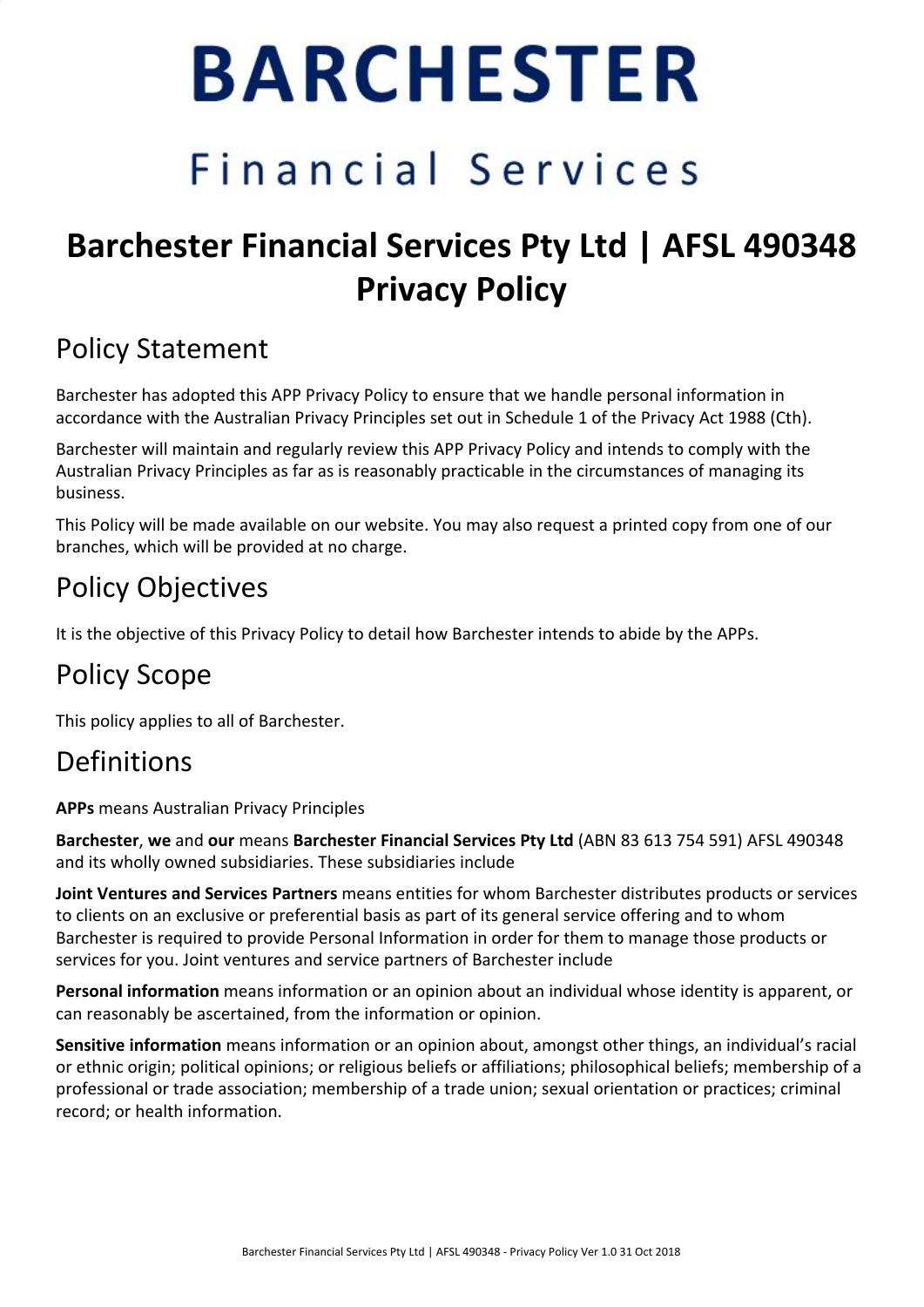## Policy

This APP Privacy Policy will be divided into five parts to reflect the different stages of the personal information management life-cycle, in line with the APPs.

#### PART 1 – CONSIDERATION OF PERSONAL INFORMATION PRIVACY

#### **APP 1 – Open and transparent management of personal information**

Barchester collects personal information which is reasonably necessary to:

- consider account and credit applications;
- maintain your account and contact details;
- process transactions to which you are a party;
- advertise, promote and provide you with products or services distributed by Barchester; and/or
- improve our website and web services.\*

\*When you visit our website, our Internet Service Provider records the following information: your IP Address; the date, time and duration of your visit; the number of pages you have downloaded; and the type of browser you use. Google Analytics Demographic and Interest reporting may be used to develop specific offers or advertising from time to time.

Barchester may ask for personal, business and contact details along with financial information (including details of assets and liabilities). We may also ask you for your bank account details. We will generally do this by asking you to complete an application form. We may also ask you for this or similar information personally.

To enable us to assess an application for credit or provide you with information about our products and services we may disclose your personal information to credit reporting agencies and other third parties such as mailing houses, electronic network administrators or other companies that are part of Barchester. The information we may disclose for credit reporting purposes includes:

- the fact that you have applied for credit and the amount;
- the fact that Barchester is a credit provider to you; and
- payments which become overdue and for which debt collection action has started.

We may also use your personal information to:

- obtain from a credit reporting agency a credit report containing personal information about you in relation to commercial credit provided by Barchester;
- obtain a report containing information about your commercial activities or commercial creditworthiness from a business which provides information about the commercial creditworthiness of a person; and
- obtain a report from a credit reporting agency and other information in relation to your commercial credit activities.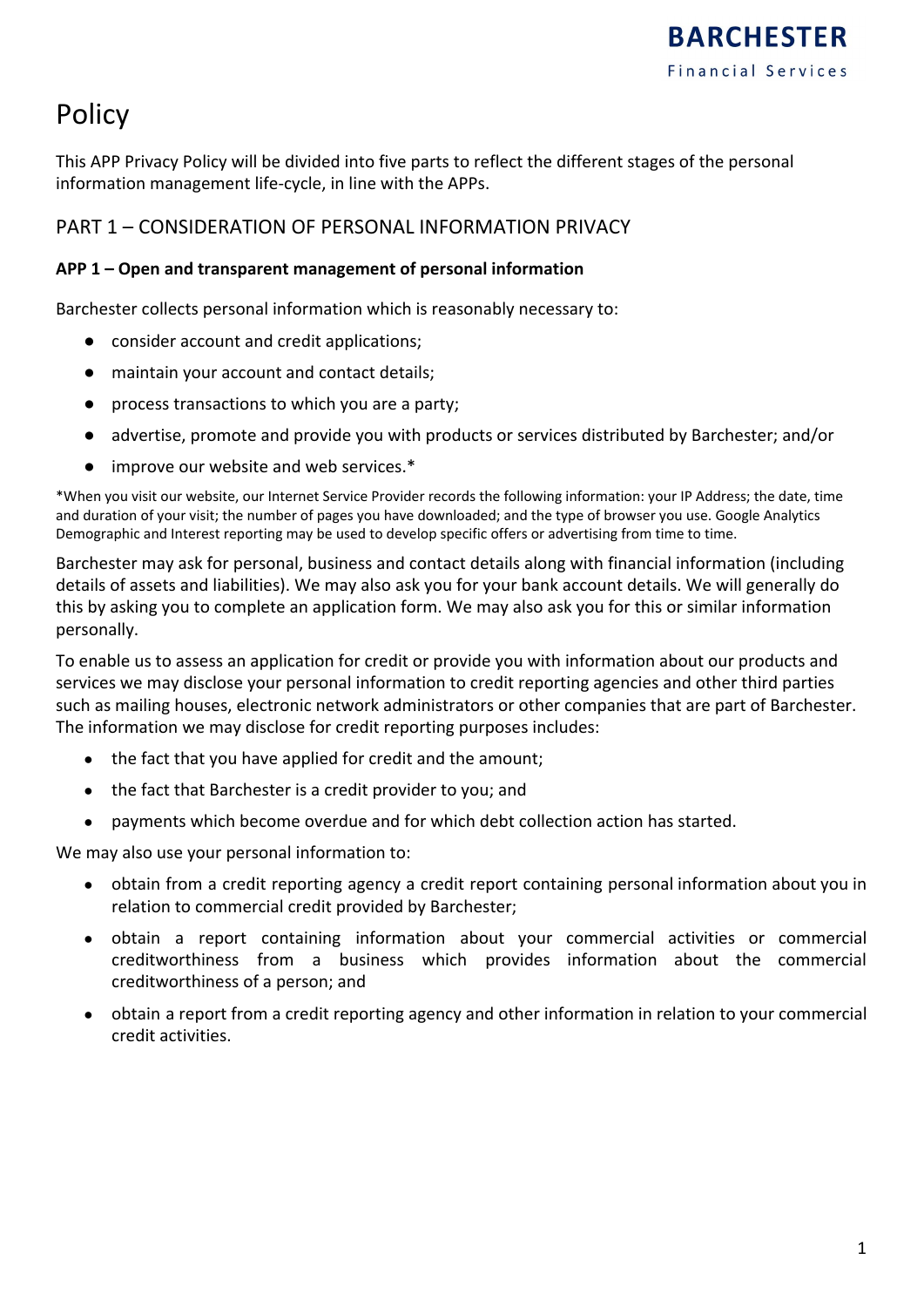#### **APP 2 – Anonymity and pseudonymity**

Barchester will allow its customers to transact with it anonymously or by using a pseudonym, wherever that is reasonable and practicable.

However, this will not be possible if Barchester is required or authorised by law or other instrument to deal with customers who have been appropriately identified; or where it is impracticable for us to deal with individuals who have not identified themselves or who would prefer to use a pseudonym. Examples of this impracticality include: when you transact with us using your Barchester account; when you buy prescribed products and the law requires us to maintain a register of purchasers; and where you are contracting with a third party (for example, when you enter into a contract to sell livestock or real estate).

#### PART 2 – COLLECTION OF PERSONAL INFORMATION

#### **APP 3 – Collection of solicited personal information**

Barchester will only collect personal information from you if it is reasonably necessary to provide goods or services to you (including on credit) or undertake ancillary functions for you. Barchester will only collect personal information for the purposes for which we advised you we were collecting it for or a related purpose which would reasonably be expected or otherwise with your permission. For example, we may from time to time use your personal information to provide information about products, services, promotions and campaigns which we expect may be of interest to you. Generally, we collect personal information through account opening forms, contracts to which you are a party, and other forms completed by you when dealing with us (including when participating in a promotion or competition).

Barchester may also collect your information to do one or more of the following:

- assess an application for credit;
- open a credit account for you;
- maintain your account;
- process transactions on your behalf;
- notify you of any products or services distributed by Barchester that may be of interest to you (including products or services offered by our joint ventures and service partners that are part of the Barchester Group);
- register any security interest Barchester may have in connection with your credit account on the Personal Property Securities Register or another security register;
- enable us to meet our obligations under certain laws or under subpoenas or warrants that are served on us;
- any purpose for which the information was requested and any directly related purpose; or
- developing, improving and marketing our products and services.

Barchester will generally not be required to collect sensitive information about you. Barchester will only do so if it is considered reasonably necessary for us to collect such information for us to perform our functions or activities and you consent, or collection is required by law.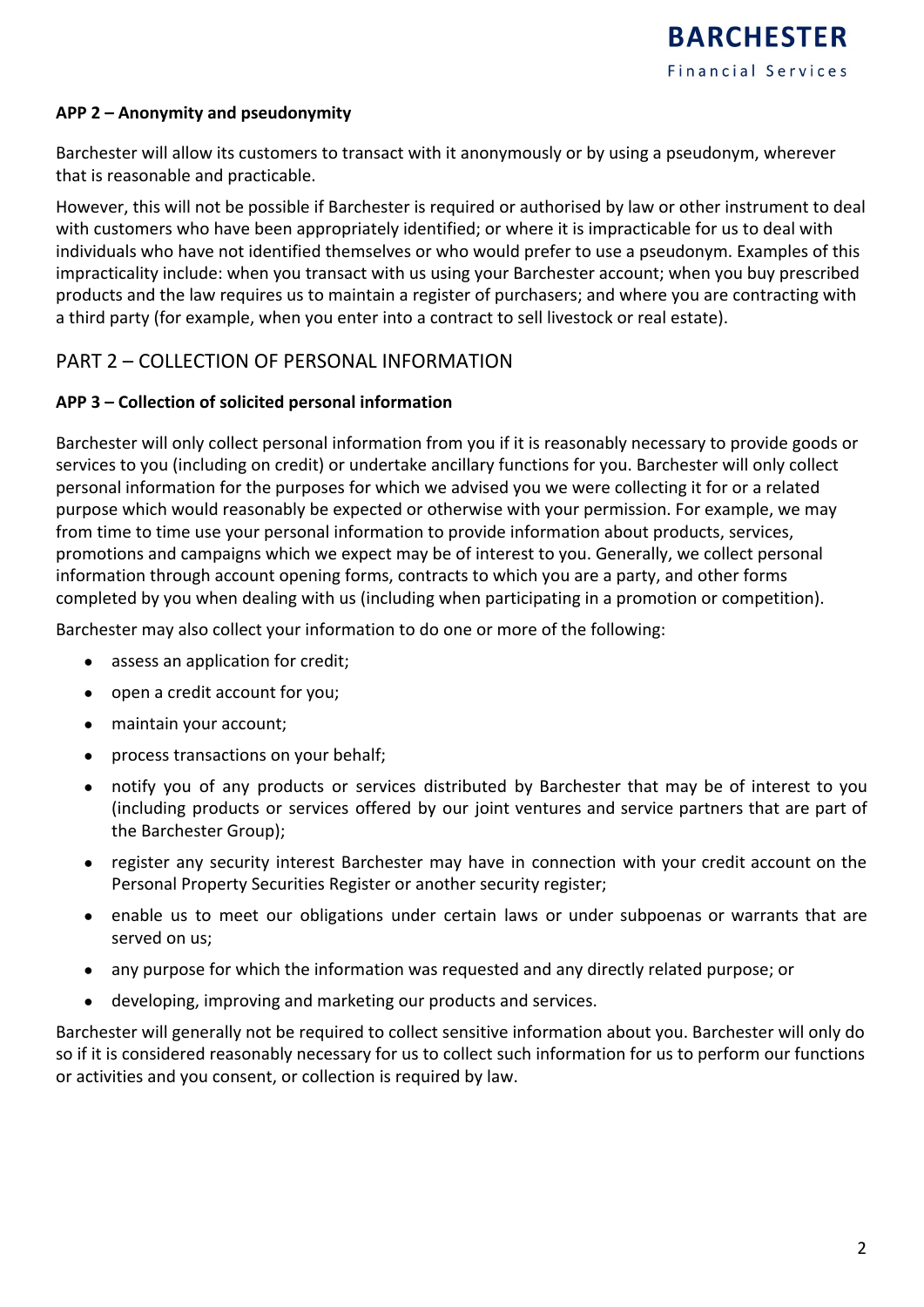#### **APP 4 – Dealing with unsolicited personal information**

If Barchester receives personal information about you from a source other than you, or it is information provided by you which we did not request, Barchester undertakes to determine, within a reasonable period, if we could have requested such personal information under APP 3. If Barchester determines that we could have collected the information under APP 3, we may then use, and treat, that information as if we had collected the information in that manner. If Barchester determines that we could not have collected the information under APP 3, we undertake to destroy or de-identify that information, within a reasonable period.

#### **APP 5 – Notification of the collection of personal information**

When Barchester is collecting personal information about you, we will make it clear to you, either at or before the time, or as soon as practicable afterwards, why we are collecting such information. This is particularly relevant if we are collecting personal information about you from someone other than yourself. For example we may receive personal information about you from a credit reporting agency. We will also make it clear to you if we are required to collect such information by reason of a law or some other legal instrument; why we are collecting such information and any potential consequences for you if we do not collect such information.

#### PART 3 – DEALING WITH PERSONAL INFORMATION

#### **APP 6 – Use or disclosure of personal information**

Barchester collects personal information from you for a specific reason as described in APP 3. This is referred to as the primary purpose. Barchester agrees to not use or disclose this information for a secondary purpose unless you consent to us doing so, or under the circumstances involved we believe you would reasonably expect Barchester to use or disclose the information for a secondary purpose and that that secondary purpose is related to the primary purpose.

In the unlikely event that we hold sensitive information about you, we will only disclose or use that information with your consent or if the use or disclosure is directly related to the primary purpose.

Barchester will also disclose your personal information or sensitive information if we are required to do so by law or by order of a court or tribunal; or if Barchester reasonably believes that the use or disclosure of the information is reasonably necessary for an enforcement related activity or on behalf of an enforcement body, in which case we will make a written note of the use or disclosure.

This principle does not apply to direct marketing activities, which are discussed in APP 7 below.

#### **APP 7 – Direct marketing**

Barchester will only use any personal information we hold on you for the purpose of direct marketing if:

- we collected the information involved;
- we believe you would reasonably expect us to use or disclose the information for direct marketing; and
- we provide an option for you to request that we do not use the information for direct marketing  $$ and you have not utilised this offer.

If we collected the information involved from you and you would not reasonably expect us to use or disclose the information for the purpose of direct marketing, or we collected the information from someone other than you, we will only use or disclose the information with your consent or where it is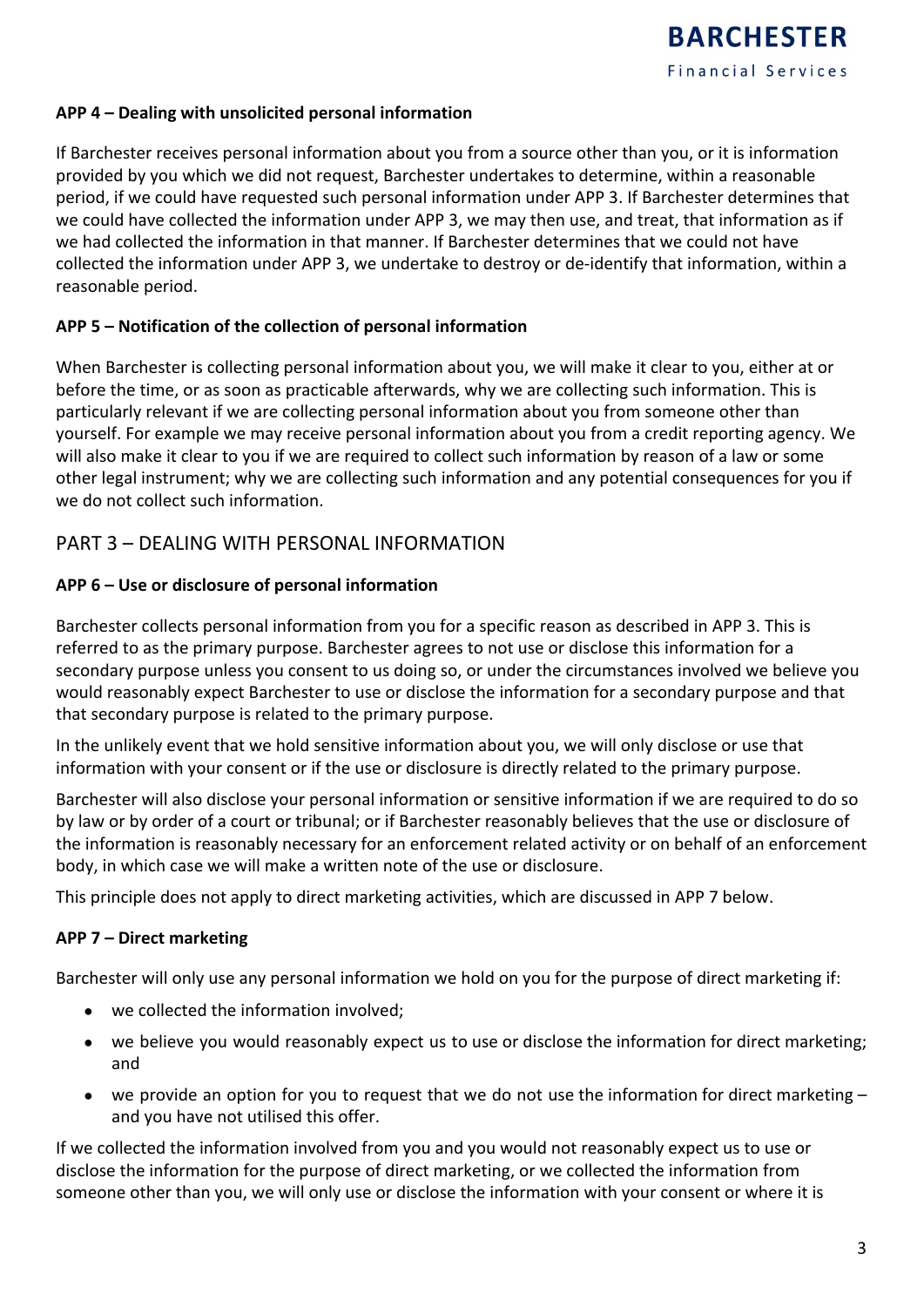

**Financial Services** 

impracticable to obtain your consent. Either way, we will provide you with a simple means by which you may request not to receive direct marketing communications from Barchester.

Barchester undertakes that when we do use or disclose any personal information we hold on you for direct marketing purposes, those direct marketing materials will provide you with an option to declare you do not wish to receive such material in the future. If requested, we will provide you with the source of any information we use or disclose for direct marketing purposes, whether that direct marketing be by us or another organisation; and we will provide you with the opportunity to request that we, or the other organisation, do not send direct marketing information to you. We will also not charge for that request and we will action it in a reasonable time frame. You may also request that we not use or disclose information to facilitate direct marketing by other organisations.

#### **APP 8 – Cross-border disclosure of personal information**

Barchester will only transfer personal information about an individual to someone (other than a member of the Barchester Group or the individual) who is in a foreign country if we reasonably believe that the recipient of the information is subject to a law or binding scheme substantially similar to the APPs and there are mechanisms that can be used to take action or enforce those laws or scheme. Barchester may also transfer the personal information if you specifically consent to us doing so, or we are required to do so under Australian law or an order of a court or tribunal. Otherwise, Barchester will take reasonable steps under the circumstances to ensure that the overseas recipient does not breach the APPs (apart from APP 1).

Barchester advises that all information is stored domestically within Australia. Barchester has an Information Technology services agreement with Hewlett Packard (HP) where support services for our computer systems are managed overseas. As part of usual business practices those support services, based predominantly in Manila and at times project managed from India, do have access to our systems as well as any data held in those systems, although that information is only held domestically.

Due diligence was carried out to ensure appropriate levels of security are in place to ensure the security and integrity of the data, as well as systems and processes are adequate to ensure access to our servers is appropriately managed. Service Agreements between Barchester and HP are regularly reviewed and contain requirements for the protection of our systems and any information held on them.

#### **APP 9 – Adoption, use or disclosure of government related identifiers**

As a general practice, Barchester does not use government related identifiers. Barchester will not use or disclose a government related identifier unless the use or disclosure of the identifier is: reasonably necessary for us to be able to verify your identity; reasonably necessary for us to fulfil any obligations we may have to a government agency or the State or Territory; required or authorised by or under an Australian law or a court or tribunal. We may use or disclose such an identifier if it is reasonably necessary for an enforcement related activity by or on behalf of an enforcement body. We may also use or disclose a government related identifier related to you if we are allowed or required by law or regulation to do so.

#### PART 4 – INTEGRITY OF PERSONAL INFORMATION

#### **APP 10 – Quality of personal information**

Barchester will take all steps reasonable in the circumstances to ensure that the personal information we collect from you is accurate, up to date and complete. Where we collect information from you directly, we rely on you to supply accurate information and we may not consider that further steps are required. Barchester will also ensure that all steps reasonable under the circumstances to ensure that the personal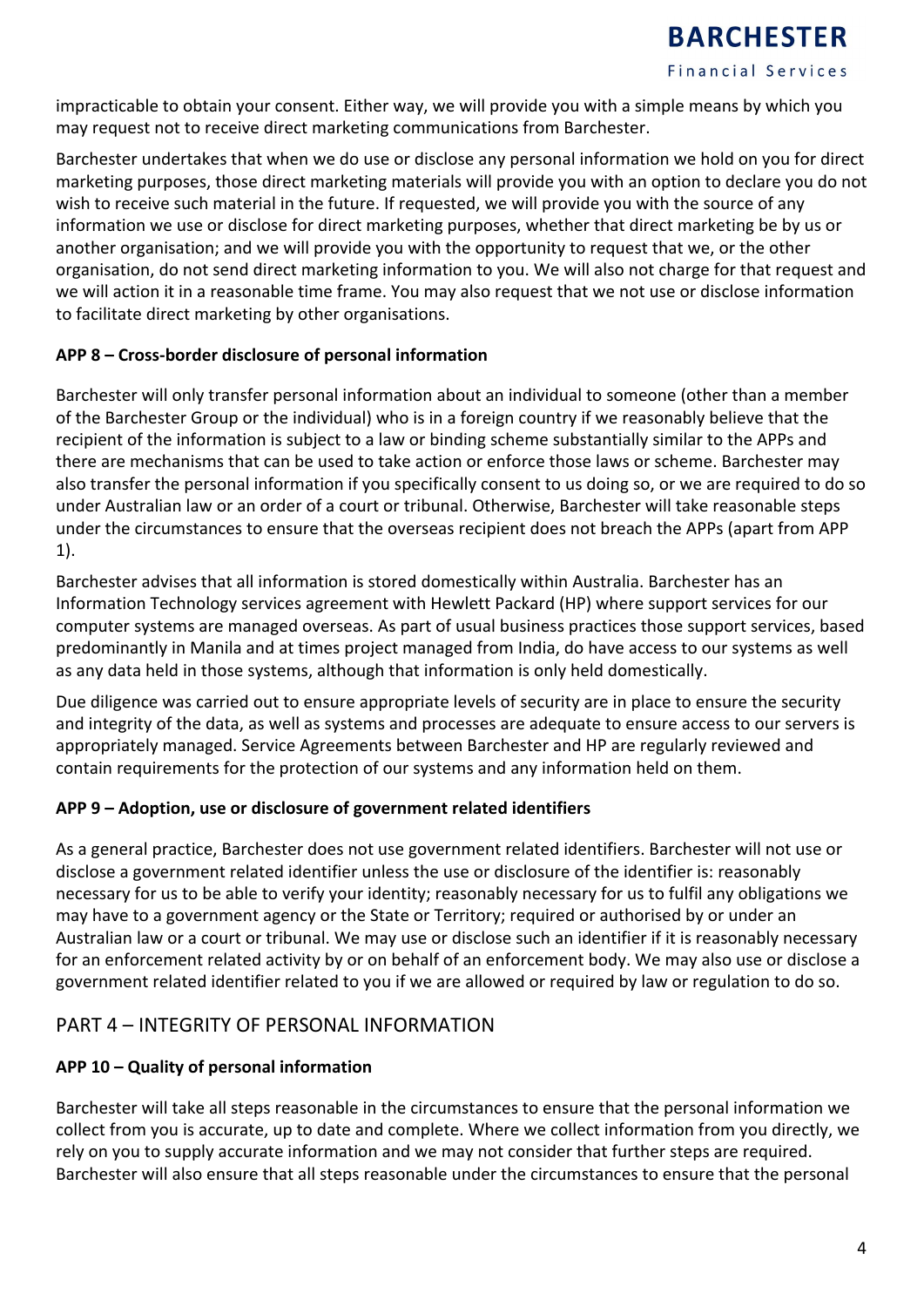information we use or disclose is, when considered in relation to the purpose for which we are using or disclosing the information, accurate, up to date, complete and relevant.

Where information is collected for a one off purpose, such as to establish a trading account for you, and that information is not likely to be used again, we will not update that information unless it becomes necessary to use or disclose it again (for example, when you apply to increase your trading limit).

#### **APP 11 – Security of personal information**

Barchester will take all steps reasonable under the circumstances to protect your personal information from misuse, interference, loss; and unauthorised access, modification or disclosure. If we no longer require to hold such personal information, we will take all reasonable steps under the circumstances to destroy or de-identify the information. However, we may retain documents that contain personal information in accordance with document retention practices. For example, Barchester may retain copies of contracts to which you are a party, even though the contracts may contain personal information about you. Similarly, information provided for the purposes of establishing or varying the terms of a trading account will be retained on file in case enforcement proceedings become necessary in future.

#### PART 5 – ACCESS TO, AND CORRECTION OF, PERSONAL INFORMATION

#### **APP 12 – Access to personal information**

Barchester will allow you access to any personal information we may hold on you unless there are lawful reasons to refuse you access.

For example, we may refuse access if we reasonably believe under the circumstances that doing so would: pose serious threat to the life, health and safety to any individual, or to public health and safety; have an unreasonable impact on the privacy of others; or that we consider the request as frivolous or vexatious. We will also not release the information if it relates: to existing or anticipated legal proceedings between Barchester and you, and would be protected by legal professional privilege; any potential negotiations between Barchester and you would be prejudiced or; it is illegal to release the information, or denying access is ordered by a court or tribunal.

If Barchester reasonably suspects that you are participating in an unlawful activity or serious misconduct in relation to our functions or activities and giving you access to the information would be likely to prejudice our position, Barchester will not release the information to you. We will also not release such information to you if doing so would reveal information that is commercially sensitive to us; or releasing the information would be likely to prejudice any enforcement related activity we may be conducting on behalf of an enforcement body.

If Barchester is refusing to grant access to personal information for any of the above reasons or refusing access in the manner that you have requested, we will consider if there is any way in which we can release the information including the releasing of the information via a mutually agreed third party. If Barchester still considers that we cannot release the information we will provide you with reasons as to why we consider we cannot release the information involved.

If Barchester is in a position to release the personal information we will do so within a reasonable time after receiving your request and in the manner requested by you, if it is reasonable and practicable for us to do so. We may charge a reasonable fee for giving access to the information.

#### **APP 13 – Correction of personal information**

If Barchester determines that personal information we hold on you is inaccurate, out of date, incomplete, irrelevant or misleading, or you request us to correct the information, we will take all such steps as are reasonable in the circumstances to correct the information we hold, after considering the reason why we